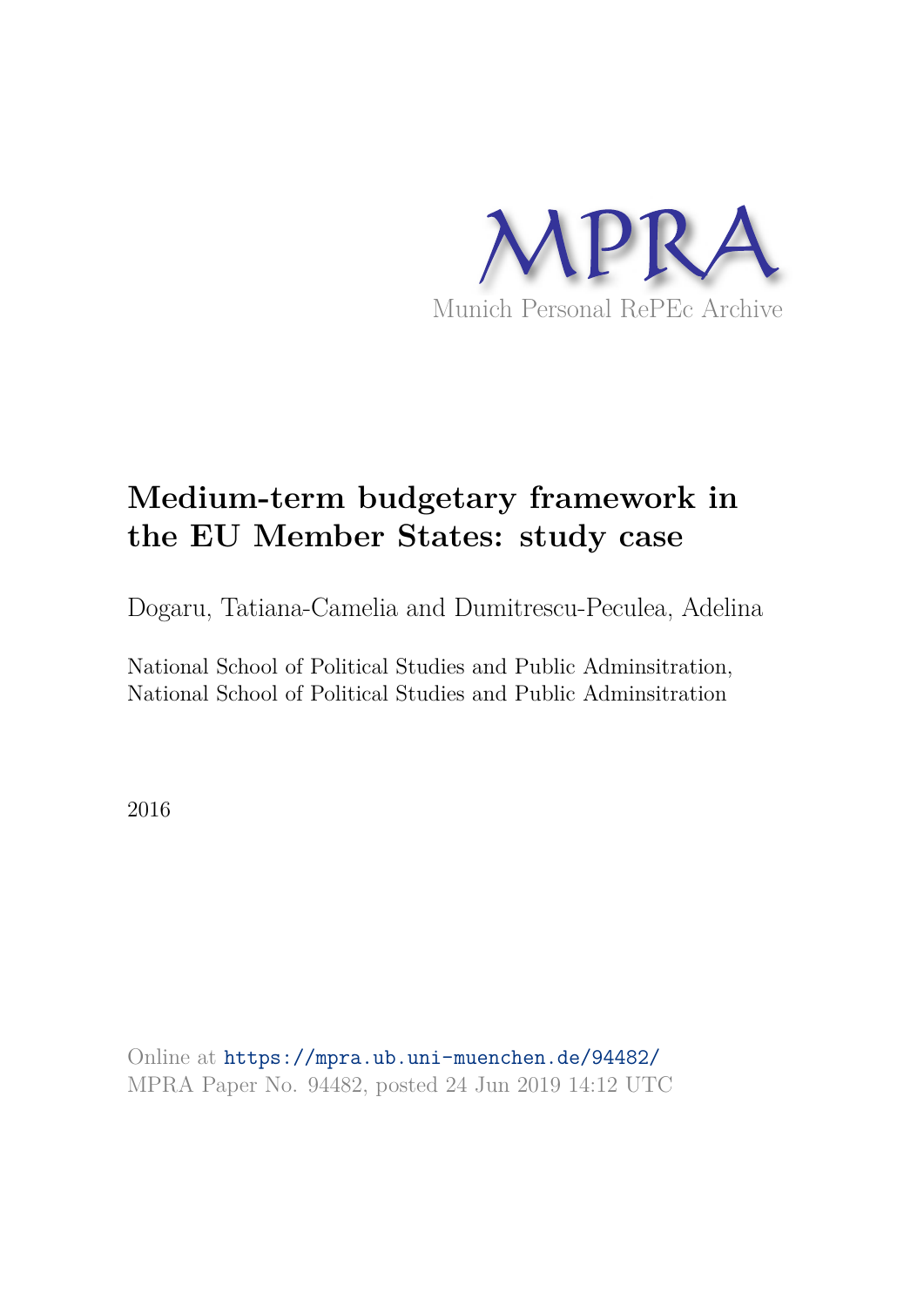# **Medium-term budgetary framework in the EU Member States: study case**

**Tatiana – Camelia Dogaru \*,** National University of Political Studies and Public Administration, 30AExpozitiei, Bucharest, 012104, Romania

**Adelina Dumitrescu-Peculea,** National University of Political Studies and Public Administration, 30AExpozitiei, Bucharest, 012104, Romania

#### **Suggested Citation:**

 *Paper published* in the Global Journal on Humanites & Social Sciences, Dogaru, T-C., Dumitrescu-Peculea, A. Medium-term budgetary framework in the EU Member States: study case, Global Journal on Humanites & Social Sciences. [Online]. Issue 4(2016)160-166

#### **Abstract**

The current economic crisis has called for huge fiscal efforts to avoid a deflationary spiral. In the context of the crisis, the national fiscal frameworks may play an important role in sustaining budgetary retrenchment. Therefore, the need for a fiscal consolidation, meaning a well-designed fiscal and budgetary policy is a challenge for all EU Member States. Moreover, the importance of strong and resilient fiscal frameworks has been emphasised by the October 2009 Council conclusions on the fiscal exit strategy. On this premise, the paper discusses what elements and considerations should be taken into account more carefully in designing resilient fiscal frameworks so as to support optimal policy-making and to promote the respect of the Stability and Growth Pact provisions. The unit analysis consists on several EU Member States, affected by economic crisis.

Taking into consideration the aim of the paper, the research methodology is based on a case study as research strategy, and uses the triangulation method to obtain confirmation of findings through convergence of different perspective. Regarding the qualitative research, the authors use theoretical framework, legal analyses, systematic and analytical collecting data from official written sources, and macroeconomic indicators for quantitative aspects.

Keywords: budgetary framework, restructuring process, governmental measures and policies;

#### **1. Introduction**

 $\overline{a}$ 

In the context of which, almost all Member States of European Union have been hit by economic crisis, adopting a medium-term budgetary framework becomes necessary to substantiate any measure of reform, but especially, the state fiscal policy. From European Commission perspective (European Commission,  $2010: 73$ ) the fiscal frameworks represents  $\alpha$ set of elements that form national fiscal governance, and comprises the following main elements: (1) numerical fiscal rules, (2) independent public institutions acting in the field of budgetary policies, (3) medium-term budgetary frameworks for multiannual fiscal planning (MTBFs) and (4) budgetary procedures governing the preparation, approval and implementation of the budget. This elements that form domestic fiscal frameworks have been drawing growing attention from

**<sup>\*</sup>** ADDRESS FOR CORRESPONDENCE: **Tatiana – Camelia Dogaru,** National University of Political Studies and Public Administration, Bd. Expoziției 30A, Sector 1, Bucharest, Romania, *E-mail address*: tatiana.dogaru@administratiepublica.eu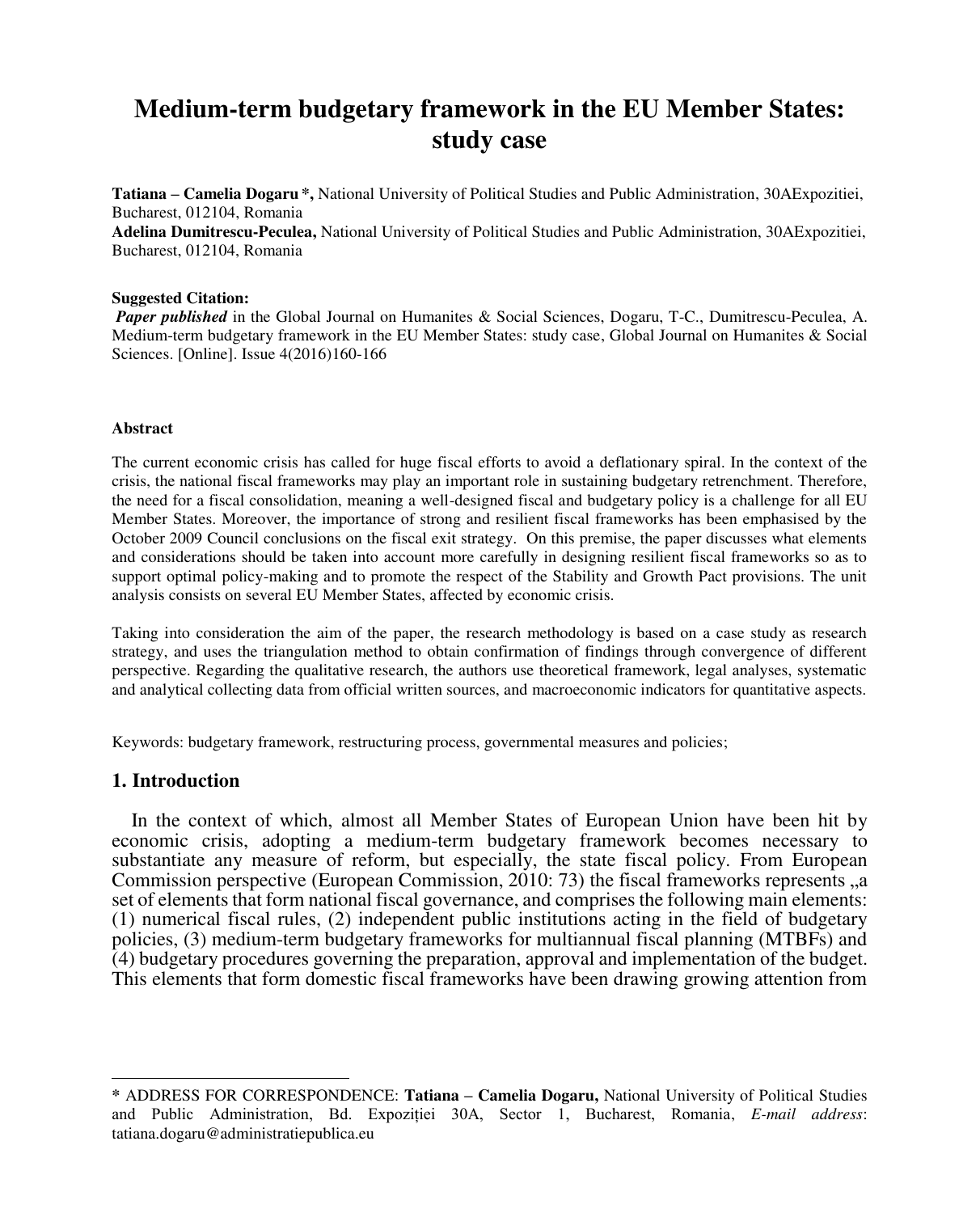economists and policy-makers over the last years. Moreover, the Maastricht Treaty and the Stability and Growth Pact (SGP) impose budgetary obligations on Member States.

Taking into account all of this, in the recovery programs nationally adopted by numerous countries, but also in those promoted by international organizations such as the European Commission or the International Monetary Fund or Organisation for Economic Co-operation and Development have been pointed out that medium-term budgetary framework represents a tool for supporting policy-making process to budget, and ensuring a continuous quality improvement of public finances. Thus, in order to ensure the respect of objectives, they also stress the importance of national rules and institutions for budgetary discipline, because the national fiscal rules and medium- term budgetary frameworks can provide credibility, transparency and medium-term orientation to fiscal policy making in times when difficult choices need to be made.

#### **2. Medium-term budgetary framework. Theoretical approach**

The concept of medium-term budgetary framework (MTDF) has been broadly debated and we find different definitions into the numerous studies signed by the European Commission, OECD, IMF, World Bank and other international institutions. From European Commission perspective, the medium-term budgetary framework is defined  $\mu$ , medium-term budgetary frameworks as a specific set of national budgetary procedures that extend the horizon for fiscal policy-making beyond the annual budgetary calendar, including the setting of policy priorities and of mediumterm budgetary objectives" (EC, 2011). In accordance with the Directive (2011/85/EU of 8 November 2011 on requirements for budgetary frameworks of the Member States), the mediumterm budgetary framework acts as a procedural manual, providing an overview of the set of arrangements, procedures, rules and institutions that underlie the conduct of budgetary policies of general government. From other view (IFA, 2001: 54) the medium-term budgetary framework represents , a plan which usually covers a period of about three to five years) containing measurable statements of the objectives of the public sector entity, policies and priorities, strategies for achieving the objectives, and a resource framework to plan for the period (projections of revenues and ceilings). From the above definitions, it can be see that the mediumterm budgetary framework is a key of fiscal governance and a sine-qua-non condition for ensuring the success of structural reforms.

In this sense, is obvious that budgeting needs to be closely to policy-making process, because otherwise the policy-making are not constrained by strategic priorities and resource availability (Spackman, 2002: 4). According to this perspective, medium-term budgetary framework (MTBF) was defined by Lundback as <sub>y</sub> framework that regulates policymakers' formulation and implementation of medium-term/multiyear fiscal policies". It may or may not include a fiscal policy rule that sets numerical restrictions on key fiscal policy objectives. The purpose is to promote fiscal discipline and address fiscal vulnerabilities through increased transparency, stronger accountability, and a more pronounced medium-term perspective (Lundback, 2008: 3). The medium-term budgetary framework appeared in public finance practice in different countries in order to strengthen fiscal discipline, consistency, accountability, and increase transparency of the budget process. In general, the MTBF has been introduced in all countries with budget deficits, public debt levels, respectively, high or go through periods of crisis (European Institute of Romania, 2009: 25).

Article 9(1) of the Budgetary Frameworks Directive (Council Directive 2011/85/EU of 8 November 2011 on requirements for budgetary frameworks of the Member States), which was adopted as part of the "Six-Pack" in 2011 states that "Member States shall establish a credible, effective medium-term budgetary framework providing for the adoption of a fiscal planning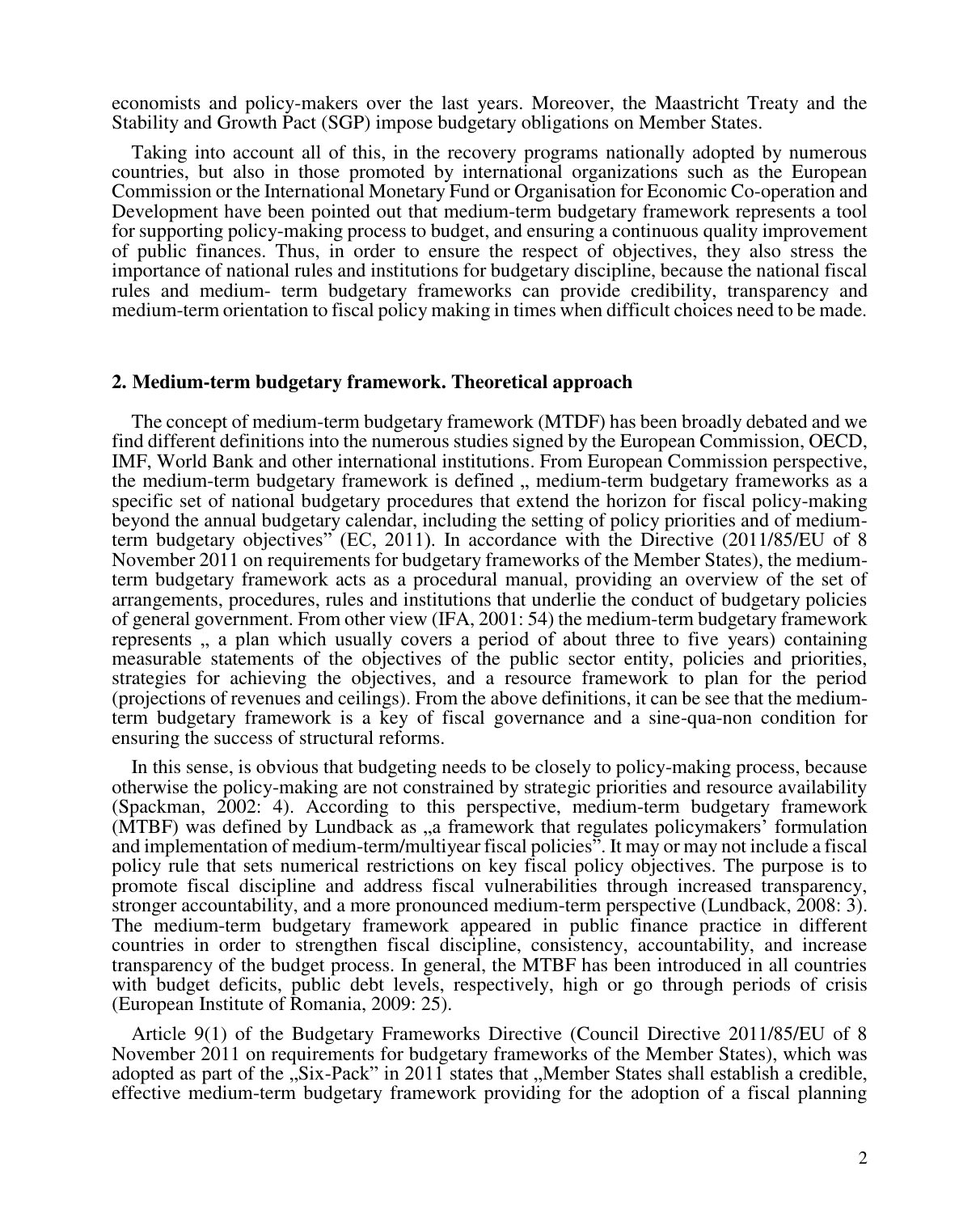horizon of at least 3 years, to ensure that national fiscal planning follows a multiannual fiscal planning perspective"

Although the MTDF is defined differently by several authors, the European legislation outlines a series of fundamental elements:

- comprehensive and transparent multiannual budgetary objectives in terms of the general government deficit, debt and any other summary fiscal indicator such as expenditure, ensuring that these are consistent with any numerical fiscal rules in force;
- projections of each major expenditure and revenue item of the general government with more specifications on the central government and social security level, for the budget year and beyond, based on unchanged policies;
- a description of medium-term policies envisaged with an impact on general government finances, broken down by major revenue and expenditure item, showing how the adjustment towards the medium-term budgetary objectives is achieved compared to projections under unchanged policies;
- an assessment as to how in the light of their direct long- term impact on general government finances, the policies envisaged are likely to affect the long-term sustainability of the public finances.

Despite the country-specific character of these fiscal arrangements, the existing literature on MTBFs provides some guidance on the appropriate design of such frameworks. In this context, we emphasise main types of MTBF, namely (Batusaru, Otetea, Banu, 2014: 272): (1) flexible MTBF, and (2) fixed MTBF.

#### **3. Implementing the medium-term budgetary framework: case study**

The rethinking of the Stability and Growth Pact in 2005 has placed a special emphasis on the issue of increasing the quality of fiscal governance in Europe. In this context, taking into account the effects of economic crisis, the Stability Pact for Growth and Stability and Convergence Programmes, the European Union Member States made a lot of efforts for developing and implementing medium-term budgetary framework. The studies outlined that countries implementing stronger rules over a larger share of general government finances are found to register better budgetary outcomes (Debrun et al. 2008), whilst effective medium-term budgetary planning appears instrumental in sticking to budgetary plans (European Commission, 2007). Thus, from European Union view the medium-term budgetary frameworks are strictly instrumental in ensuring that budgetary frameworks of the Member States are consistent with the legislation of the Union.

At the time being, the budget is prepared on a MTBF basis in the majority of the EU countries, and MTBF has been introduced in the fiscal practice of national governments. This approach is supported by Council Directive 2011/85/EU' provisions according to that, the national authorities must carry out a document containing all elements of the medium-term budgetary framework, and also, they need to update it regularly. Considering the quality of public finances in Romania, in June 2008, the European Commission has reaffirmed its recommendations for implementing a budgetary framework on the medium and long term and taking measures for improving the quality of public finances in every respect (European Institute of Romania, 2009). In 2009 through the Convergence Program, Romania undertook as objective the implementation of a medium-term budgetary framework. In Romania the Fiscal Responsibility Law No. 69/2010, adopted prior to the Directive 2011/85/EU, already imposed some of the rules designed to strengthen fiscal discipline, and since 2010 a three-year Fiscal-Budgetary Strategy has been introduced as an additional budgeting stage (Article 18-20 Fiscal Responsibility Law).

Since 2006, the European Commission (DG ECFIN) constructed an index on the quality of medium-term budgetary frameworks and surveyed the existing medium-term budgetary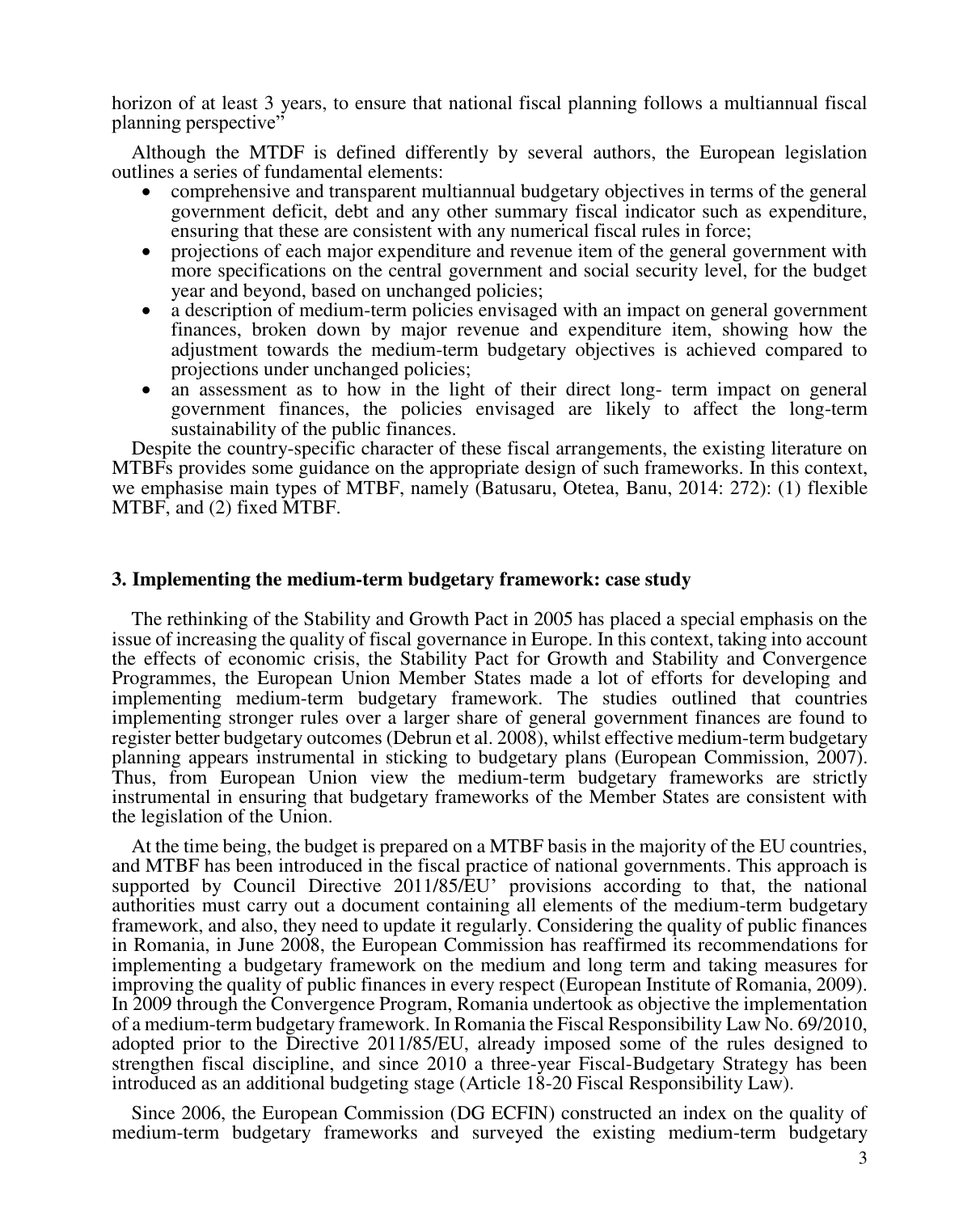frameworks and current budgetary procedures across EU Member States via several rounds of questionnaires (2006, 2008, 2009, 2010, 2011, 2012 and 2013). The index captures the quality of MTBFs through five criteria (European Commission, 2008: 11):

- Existence of a domestic MTFB.
- Connectedness between the multi-annual budgetary targets and the preparation of the annual budget.
- Involvement of national parliaments in the preparation of the medium-term budgetary plans.
- Existence of coordination mechanisms between general government layers prior to setting the medium-term budgetary targets.
- Monitoring and enforcement mechanisms of multi-annual budgetary targets.

For each dimensions mentioned above, European Commission set up a score between 0 and 2 taking into account the existence and the properties of national MTBF. In this instance, the following scores assigned to characteristics of MTBF (European Commission: 2013):

#### **Dimension 1: Existence of a national MTBF**

- MTBF covers the whole of general government or a large part of it (e.g. central government  $\mathcal{D}$ and social security)
- $\mathbf{1}$ MTBF covers central government
- $\Omega$ there is no national MTBF

Dimension 2: Connectedness between the multi-annual budgetary targets and the preparation of the annual budget (domestic MTBF or SCP)

- $\mathcal{D}$ fixed framework (articulated around a pre-defined path for government expenditure, generally not revised over time)
- $\mathbf{1}$ the medium-term budgetary targets form the basis upon which the budget is prepared, but there can be deviations
- flexible framework in which medium-term targets are only indicative (no clear link with the  $\Omega$ annual budget)

Dimension 3: Involvement of the national parliament in the preparation of the medium term budgetary plans (domestic MTBF or SCP)

- vote of the parliament on the main medium-term objectives (in the context of a national  $\overline{2}$ MTBF or of the SCP)
- $\mathbf{1}$ no vote but formal presentation of the objectives to the national parliament
- no formal presentation of the objectives to the national parliament  $\Omega$

Dimension 4: Existence of coordination mechanisms prior to setting the medium-term budgetary targets (domestic MTBF or SCP)

- there is a proper ex ante coordination mechanism between all levels of general government  $\overline{2}$
- coordination mechanisms only for some general government sub-sectors  $\mathbf{1}$
- $\circ$ no coordination mechanism

Dimension 5: Monitoring and enforcement of multiannual budgetary targets

- there are well-defined actions in case of deviations from plans and a regular monitoring of  $\overline{c}$ targets (reports, etc.)
- $\mathbf{1}$ some monitoring and enforcement procedures
- $\mathbf 0$ no clearly defined monitoring and enforcement procedures

Table 1: Medium-term budgetary frameworks

Figure 1. Index criteria for quality of MTBF

Source: European Commission, Directorate-General for Economic and Financial Affairs, 2013

From the above table it can be remarked that almost all of the EU members have put in place a MTBF, in 2013 only Luxembourg did not implement it, the results differ significantly from one country to another. For Romania, after a favourable economic evolution during the first 9 months of 2008, after the negative effects of economic and financial crisis manifested starting with 2009, the data above show a relatively good results, the index for MTBF being 1.92. The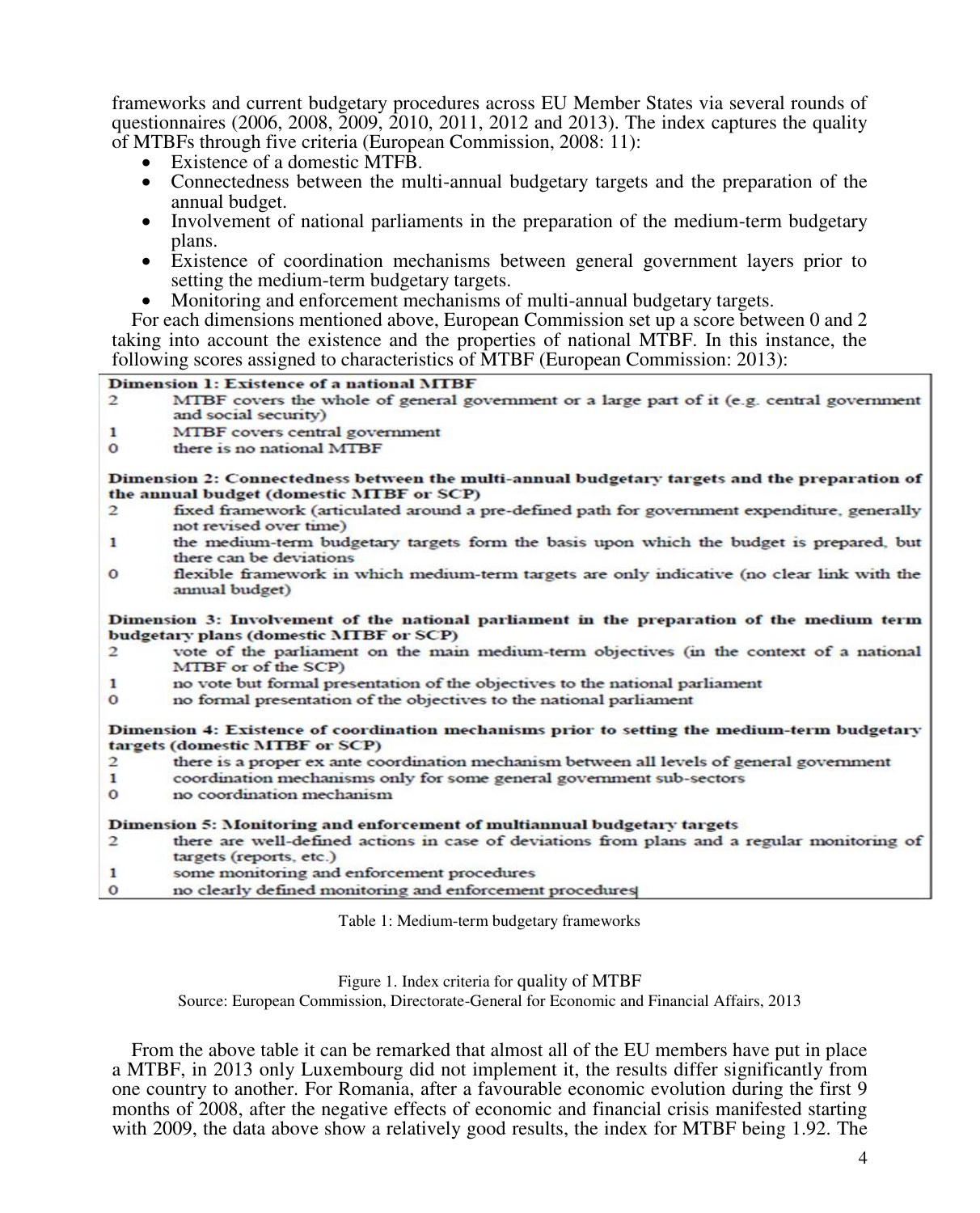| No.            | Country                    | Status in 2013         | <b>MTBF</b> exists<br>C1-national | C2 - MTBF and<br>annual budget:<br>connectedness | C3 - NP involved in<br>MTBF preparation | C4-co-ordination<br>MTBF targets<br>before setting | C5 - MTBF targets:<br>enforcement<br>monitoring, | MTBF index:<br>median | MTBF index: 1st<br>percentile | MTBF index: 99th<br>percentile |
|----------------|----------------------------|------------------------|-----------------------------------|--------------------------------------------------|-----------------------------------------|----------------------------------------------------|--------------------------------------------------|-----------------------|-------------------------------|--------------------------------|
| 1              | AT                         | New MTBF in 2013       | $\overline{2}$                    | $\mathbf{1}$                                     | $\mathbf{1}$                            | $\overline{2}$                                     | $\overline{2}$                                   | 1.60                  | 1.25                          | 1.92                           |
| $\overline{2}$ | <b>BE</b>                  | MTBF reformed in 2013  | $\sqrt{2}$                        | $\mathbf{1}$                                     | $\mathbf{1}$                            | $\sqrt{2}$                                         | $\mathbf{1}$                                     | 1.40                  | 1.08                          | 1.74                           |
| 3              | <b>BG</b>                  | MTBF unchanged in 2013 | $\sqrt{2}$                        | $\mathbf{1}$                                     | $\boldsymbol{0}$                        | $\mathbf{1}$                                       | $\mathbf{1}$                                     | 1.00                  | 0.58                          | 1.41                           |
| 4              | <b>CY</b>                  | New MTBF in 2013       | $\overline{c}$                    | $\mathbf{1}$                                     | $\overline{0}$                          | $\mathbf{1}$                                       | $\mathbf{1}$                                     | 1.00                  | 0.58                          | 1.41                           |
| 5              | CZ                         | MTBF unchanged in 2013 | $\mathbf{1}$                      | $\overline{c}$                                   | $\overline{2}$                          | $\boldsymbol{0}$                                   | $\overline{c}$                                   | 1.40                  | 0.83                          | 1.89                           |
| 6              | $\rm DE$                   | MTBF unchanged in 2013 | $\sqrt{2}$                        | $\mathbf{1}$                                     | $\mathbf{1}$                            | $\overline{2}$                                     | $\overline{c}$                                   | 1.60                  | 1.25                          | 1.92                           |
| 7              | DK                         | MTBF unchanged in 2013 | $\sqrt{2}$                        | 2                                                | $\mathbf{1}$                            | $\overline{2}$                                     | $\overline{c}$                                   | 1.80                  | 1.51                          | 2.00                           |
| 8              | $\rm EE$                   | MTBF unchanged in 2013 | $\sqrt{2}$                        | $\mathbf{1}$                                     | $\mathbf{1}$                            | $\overline{2}$                                     | $\mathbf{1}$                                     | 1.40                  | 1.08                          | 1.74                           |
| 9              | $\mathbf{EL}$              | MTBF unchanged in 2013 | $\sqrt{2}$                        | $\sqrt{2}$                                       | $\mathbf{1}$                            | $\sqrt{2}$                                         | $\overline{c}$                                   | 1.80                  | 1.51                          | 2.00                           |
| 10             | ES                         | MTBF reformed in 2013  | $\sqrt{2}$                        | $\overline{2}$                                   | $\overline{2}$                          | $\overline{2}$                                     | $\overline{c}$                                   | 2.00                  | 2.00                          | 2.00                           |
| 11             | FI                         | MTBF unchanged in 2013 | $\mathbf{1}$                      | 2                                                | $\mathbf{1}$                            | $\overline{c}$                                     | $\mathbf{1}$                                     | 1.40                  | 1.08                          | 1.75                           |
| 12             | <b>FR</b>                  | MTBF unchanged in 2013 | $\overline{2}$                    | $\overline{c}$                                   | $\overline{2}$                          | $\overline{2}$                                     | $\overline{c}$                                   | 2.00                  | 2.00                          | 2.00                           |
| 13             | <b>HR</b>                  | MTBF unchanged in 2013 | $\overline{2}$                    | $\mathbf{1}$                                     | $\boldsymbol{0}$                        | $\overline{c}$                                     | $\boldsymbol{0}$                                 | 1.00                  | 0.40                          | 1.61                           |
| 14             | HU                         | MTBF reformed in 2013  | $\overline{2}$                    | 2                                                | $\mathbf{1}$                            | $\mathbf{0}$                                       | $\mathbf{1}$                                     | 1.20                  | 0.69                          | 1.69                           |
| 15             | IE                         | MTBF reformed in 2013  | $\mathfrak{2}$                    | $\mathbf{1}$                                     | $\mathbf{1}$                            | $\mathbf{1}$                                       | $\mathbf{1}$                                     | 1.20                  | 1.01                          | 1.48                           |
| 16             | $\ensuremath{\mathsf{IT}}$ | MTBF unchanged in 2013 | $\sqrt{2}$                        | $\overline{c}$                                   | $\mathbf{1}$                            | $\overline{2}$                                     | $\mathbf{1}$                                     | 1.60                  | 1.25                          | 1.93                           |
| 17             | LT                         | MTBF reformed in 2013  | $\overline{c}$                    | $\mathbf{1}$                                     | $\mathbf{1}$                            | $\overline{2}$                                     | $\mathbf{1}$                                     | 1.40                  | 1.08                          | 1.74                           |
|                |                            | No MTBF in place in    |                                   |                                                  |                                         |                                                    |                                                  |                       |                               |                                |
| 18             | LU                         | 2013                   | $\boldsymbol{0}$                  | $\boldsymbol{0}$                                 | $\mathbf{1}$                            | 1                                                  | $\boldsymbol{0}$                                 | 0.40                  | 0.09                          | 0.73                           |
| 19             | LV                         | MTBF reformed in 2013  | $\overline{c}$                    | $\overline{c}$                                   | $\overline{2}$                          | $\overline{2}$                                     | $\mathbf{1}$                                     | 1.80                  | 1.52                          | 1.99                           |
| 20             | MT                         | MTBF reformed in 2013  | $\sqrt{2}$                        | $\mathbf{1}$                                     | $\mathbf{1}$                            | $\sqrt{2}$                                         | $\overline{c}$                                   | 1.60                  | 1.25                          | 1.92                           |
| 21             | NL                         | MTBF unchanged in 2013 | $\sqrt{2}$                        | 2                                                | $\overline{2}$                          | $\overline{2}$                                     | $\mathbf{1}$                                     | 1.80                  | 1.52                          | 1.99                           |
| 22             | $\mathbf{PL}$              | MTBF reformed in 2013  | $\overline{c}$                    | $\mathbf{1}$                                     | $\boldsymbol{0}$                        | $\mathbf{1}$                                       | $\mathbf{1}$                                     | 1.00                  | 0.58                          | 1.41                           |
| 23             | ${\cal PT}$                | MTBF reformed in 2013  | $\sqrt{2}$                        | $\overline{c}$                                   | $\overline{2}$                          | $\mathbf{1}$                                       | $\mathbf{1}$                                     | 1.60                  | 1.26                          | 1.92                           |
| 24             | <b>RO</b>                  | MTBF unchanged in 2013 | $\sqrt{2}$                        | $\mathbf{1}$                                     | $\overline{2}$                          | 1                                                  | $\overline{c}$                                   | 1.60                  | 1.25                          | 1.92                           |
| 25             | <b>SE</b>                  | MTBF unchanged in 2013 | $\sqrt{2}$                        | $\overline{2}$                                   | $\mathbf{1}$                            | $\mathbf{1}$                                       | $\mathbf{1}$                                     | 1.40                  | 1.08                          | 1.75                           |
| 26             | SI                         | MTBF unchanged in 2013 | $\sqrt{2}$                        | $\overline{c}$                                   | $\mathbf{1}$                            | $\overline{2}$                                     | $\mathbf{1}$                                     | 1.60                  | 1.25                          | 1.93                           |
| 27             | $\rm SK$                   | MTBF unchanged in 2013 | $\sqrt{2}$                        | $\overline{c}$                                   | $\mathbf{1}$                            | $\mathbf{1}$                                       | $\mathbf{1}$                                     | 1.40                  | 1.08                          | 1.75                           |
| 28             | UK                         | MTBF unchanged in 2013 | $\overline{c}$                    | $\overline{2}$                                   | $\overline{2}$                          | $\mathbf{0}$                                       | $\overline{2}$                                   | 1.60                  | 1.03                          | 1.99                           |

Based on this index, the last survey of European Commission showed the following results:

main weakness are that annual budgets are not correlated with the multi-annual program of the MTBF and the lack of co-ordination before setting MTBF targets. On top of the list with good example of using MTBF are two Member States of European Union which, namely Spain and France with 2.00 points. In Spain, the MTBF was set up by the Budgetary Stability Law, in 2001. MTBF targets fiscal balance over the cycle for the general government, excluding the social security system.

Without doubt MTBF has a series of advantages, setting up in practice such a framework requires passing through an important number of steps, and spending a substantial amount of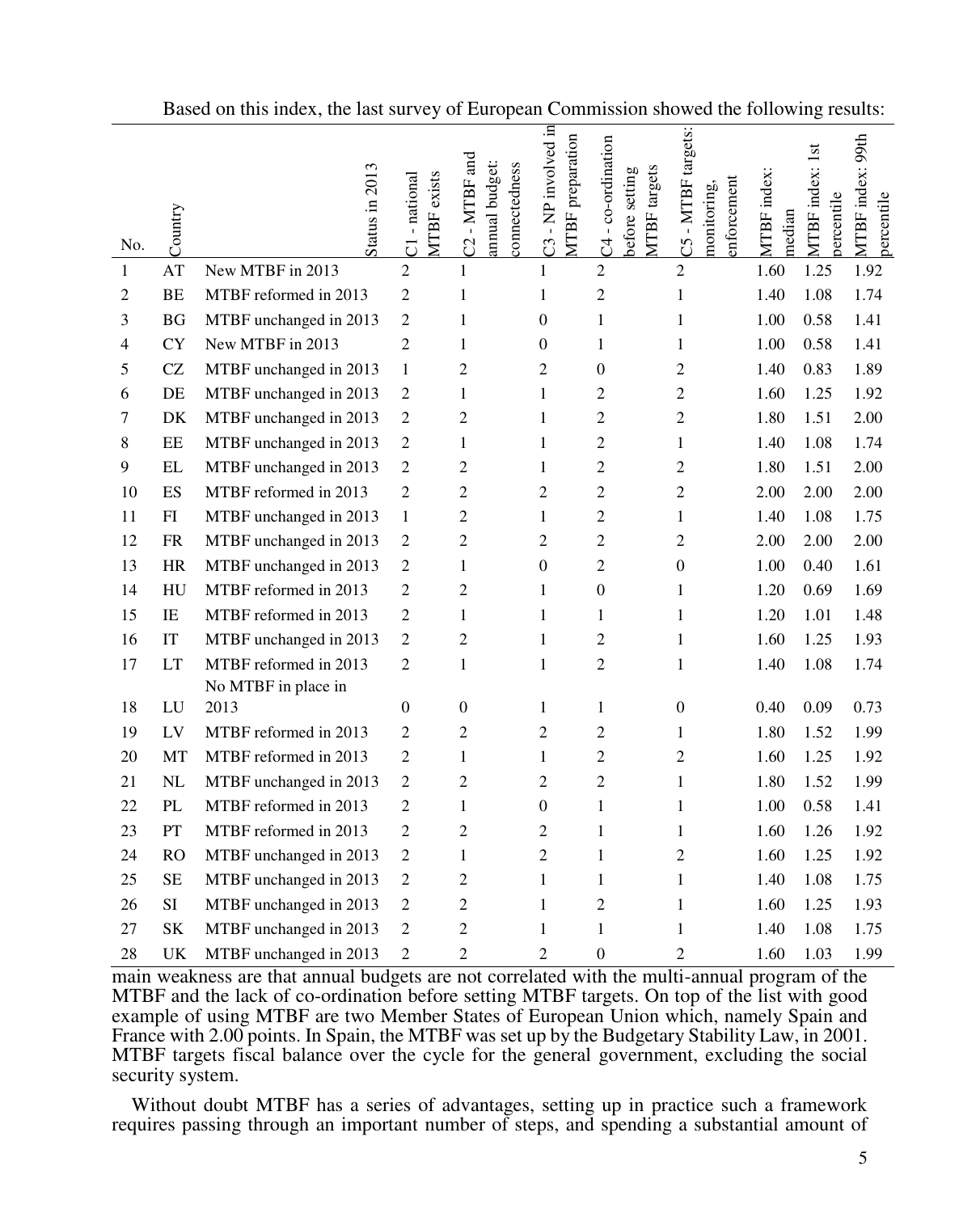time, human and monetary resources. Although there is a European methodology for MTBF, the MTBF methodologies adopted by each country depends on the particular national conditions, institutions, culture etc.

## **Conclusions**

The financial and economic crisis has highlighted the need for governments to develop the capacity to foresee, prevent and respond to complicated, dynamic challenges. A MTBF is a potential tool for taking these challenges and a representative instrument for reflecting the future cost of new policy measures. Various countries, not only EU members introduced in the practice of public finance the MTBF as instrument for improving fiscal governance.

Among the advantages of MTBF identified by specialized literature (European Institute of Romania, 2009) can be mentioned:

- MTBF increases the transparency of the fiscal policies,
- MTBF allows a better analysis of the effects of fiscal policy decisions.
- MTBF ensures the dynamic consistency of the fiscal policy decisions.
- MTBF implies that the fiscal policy authority takes into account the consistency in time of the projected trajectories.

According to Fiscal and Budgetary Strategy for 2015-2017, the priorities of the Romanian Government remain related to the economic re-launch, job creation and the sustainability of public finance. In this sense, one of the Romanian Government Strategy objective is improving budget procedures by implementing multi-annual project and program budgeting. This objective will focus on defining in a careful and thorough manner the policies and priorities to be funded from the budget, improve budget performance by having the outcome/output indicators defined, improve the medium term expenditure framework, improve the predictability and efficiency in public spending (Government of Romania, 2014, Fiscal and Budgetary Strategy for 2015-2017).

## **Acknowledgements**

This paper was possible with the financial support of the "Interdisciplinary comparative analysis on the impact of crisis measures in some Member States of the European Union: present and future", (AIC- IMAC-UE5) – Exploratory Research project financed by the National University of Political Studies and Public Administration.

#### **References**

European Commission. (2010). Current domestic fiscal framework reforms across the EU, in Public Finances in EMU – 2010, European Union Publishing.

European Commission. (2009). Analysis: Medium-term budgetary frameworks in the EU Member States in 2008, European Union Publishing.

European Commission. (2013). Statutory Instruments, no. 508 of 2013 – European Union (Requirements for budgetary frameworks of member states, Regulations.

Lundback, E. J. (2008). Medium-Term Budgetary Frameworks – Lessons for Austria from International Experience. International Monetary Fund, available at https://www.imf.org/external/pubs/ft/wp/2008/wp08163.pdf